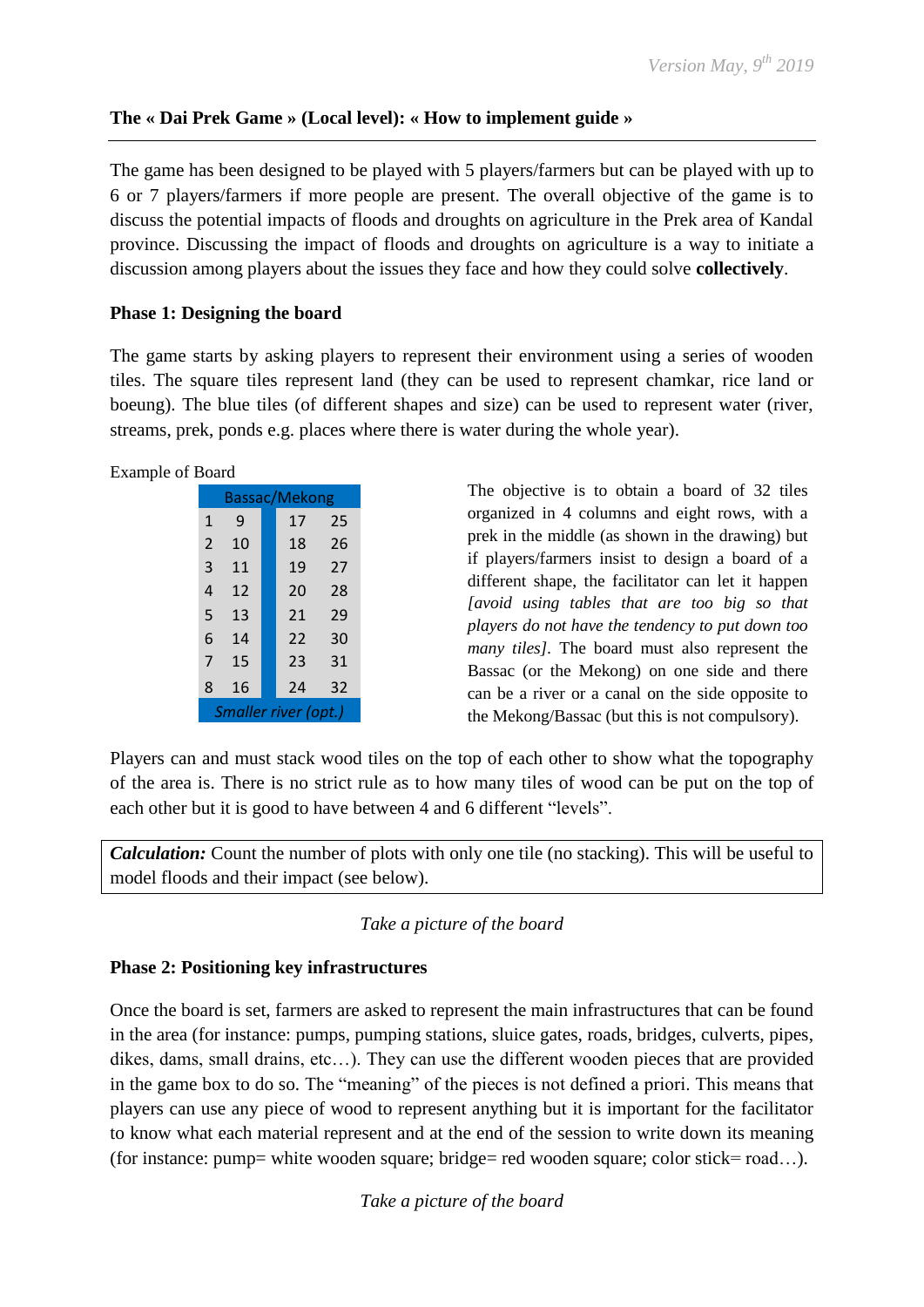### **Phase 3: Positioning the players, the wells and the crops**

Once the board is designed and the main infrastructures are represented on the board, each player is given a set of colored token (between 8 and 10 token). Players have to put a token on each wooden tiles to indicate where their plots are located (farmers may use a different number of token, hence may not have the same number of plots).

Once the players have identified their plots they can add wells on these (using the small round wood pieces found in the game box). They then indicate the crops they grow in **April/May** in each of their plots using the crop vignettes, which they put on the tiles. There are vignettes for rice, maize, beans, vegetables, sugarcane and fruit trees in the game box but farmers may request other crops – if so, the facilitator can just take a piece of paper and write the name of the crop on it *(It is better if there is only one crop vignette per plot but if farmers want to put several, this can be done – the facilitator can decide the rule)*

### *Take a picture of the board*

#### **Phase 4: Characterizing the water needs and economics of crops**

Once the crops are identified, farmers need to characterize the water needs of the crops. To do so they are provided blue stickers which they have to stick on the crop vignettes. If a crop requires a lot of irrigation water, the players need to put 3 stickers on the vignette; if the crop requires medium irrigation water, the players put two stickers and if the crop requires only little water, the players put only one sticker. For the same crop, it is possible to have different numbers of blue stickers on different vignettes as the irrigation water needs depend on where the crop is grown [*it is important to tell farmers to use 1, 2, or 3 stickers to show differences between crops* e*.g. they should not put two stickers on all vignettes unless they explain why].*

After indicating crop irrigation water needs, farmers need to indicate the potential net revenues they expect from each crop using orange/red stickers which they also have to put on each crop vignette. If they expect high net revenue from a crop, they have to put three stickers on the corresponding crop vignette; if they expect medium net revenue they stick two stickers and if they expect low revenue, they stick only one sticker. It is good if the same crop has the same number of orange/red vignettes all across the board (for example: 3 stickers for mango trees and one sticker for beans) unless farmers can provide an explanation why some vignette of the same crop do not yield the same (ex. young and old mango trees).

### *Take a picture of the board*

*Calculation:* Before starting this phase the facilitator needs to count the total number of blue and orange/red stickers on the board. Counting the **total number of blue stickers** on the crop vignettes gives the **total water needs for all farmers** (this is an important indicator to model droughts)**.** Counting the **total number of orange stickers gives the maximum revenues farmers can expect (**if they do not loose crop because of droughts or floods).

The facilitator puts as many beans as there are of orange/red vignettes on each of the wooden tiles – this is to represent the potential revenue of farmers.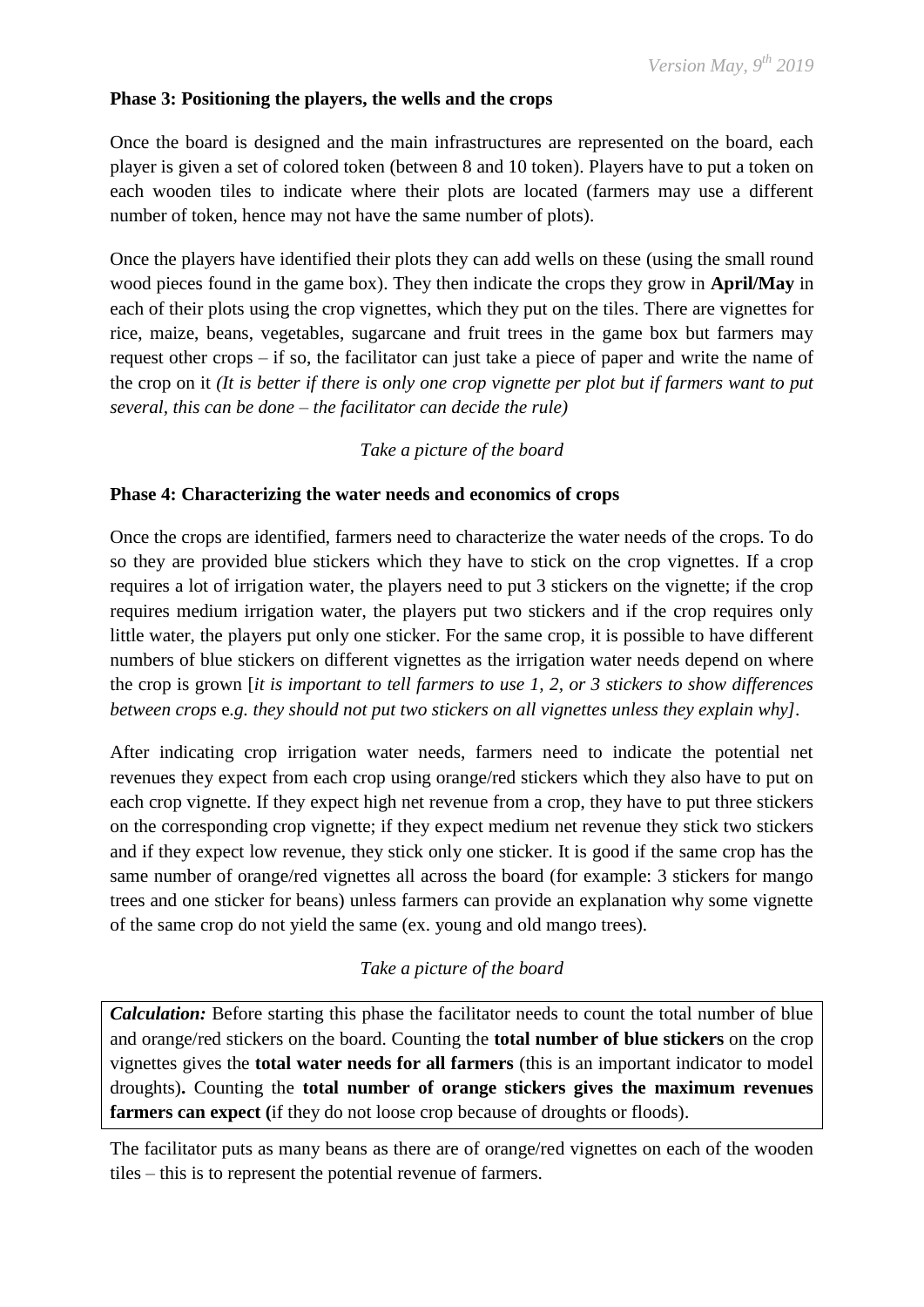### **Phase 5: Simulating the impact of a drought**

The next stage is to "simulate a drought". After having counted the total number of blue stickers on the board, the facilitator put marbles in a longitudinal container in the middle of the board, telling players that, this year, this is the water available for irrigation in the prek for the dry season. **The total number of marbles should be lower than the total number of blue stickers** (for instance there should be 10 less marbles than the number of stickers) so that players can discuss –if they want- what they can do together if there is not enough water for everyone to irrigate their crops. The facilitator can decide to model a small drought (putting only 10 marbles less in the container) or a big drought (putting 20 marbles less in the container). **We recommend starting with a small drought.**

Players can take as many marbles as they want in the container and need to put them on their plots *[the facilitator leaves the players behaving as they want to take the marble].* Once all the marbles have been put on the board, the facilitator compares the number of blue stickers and the number of marbles in each plot. If there are more marbles than blue stickers on a plot, the facilitator adds a small bean on the plot to represent that the crop has produced a lot because it was very well irrigated; if there is one less marble than blue sticker, the facilitator takes away a bean to show that yield is lower due to inadequate irrigation; if there are two less marbles than blue stickers on a plot, the facilitator takes away two beans to show that yield has decreased a lot; if there are three less marbles than blue stickers on a plot, the facilitator takes all beans from the plot and turns the crop vignette to show that all the yield has been lost and crops have died *[if farmers explain this is not the case because the crops have resisted, the facilitator can turn back the vignette but still take away the bean].*

### *Take a picture of the board*

### **Phase 6: Simulating the impact of a flood**

It is then time to model a flood. In a normal year, we consider that all the boeung (represented by the plots where there is only one wooden tile – no stacking) is flooded and that it does not affect the crops. To model a normal flood, the facilitator puts as many marbles as there are of Level 1-tiles in a small recipient (for example of plastic or paper glass), moves the glass along the preks and start distributing one marble per plot, starting from the end of the Prek. Highlighting that it is a normal flood, the facilitator indicates that farmers have had time to harvest their crops and players are asked to take the beans that remain on their plots.

# *Take a picture of the board*

*Calculation:* The facilitator asks each farmer to count the number of beans they have taken from their plots. This represents this year harvest and this needs to be written down.